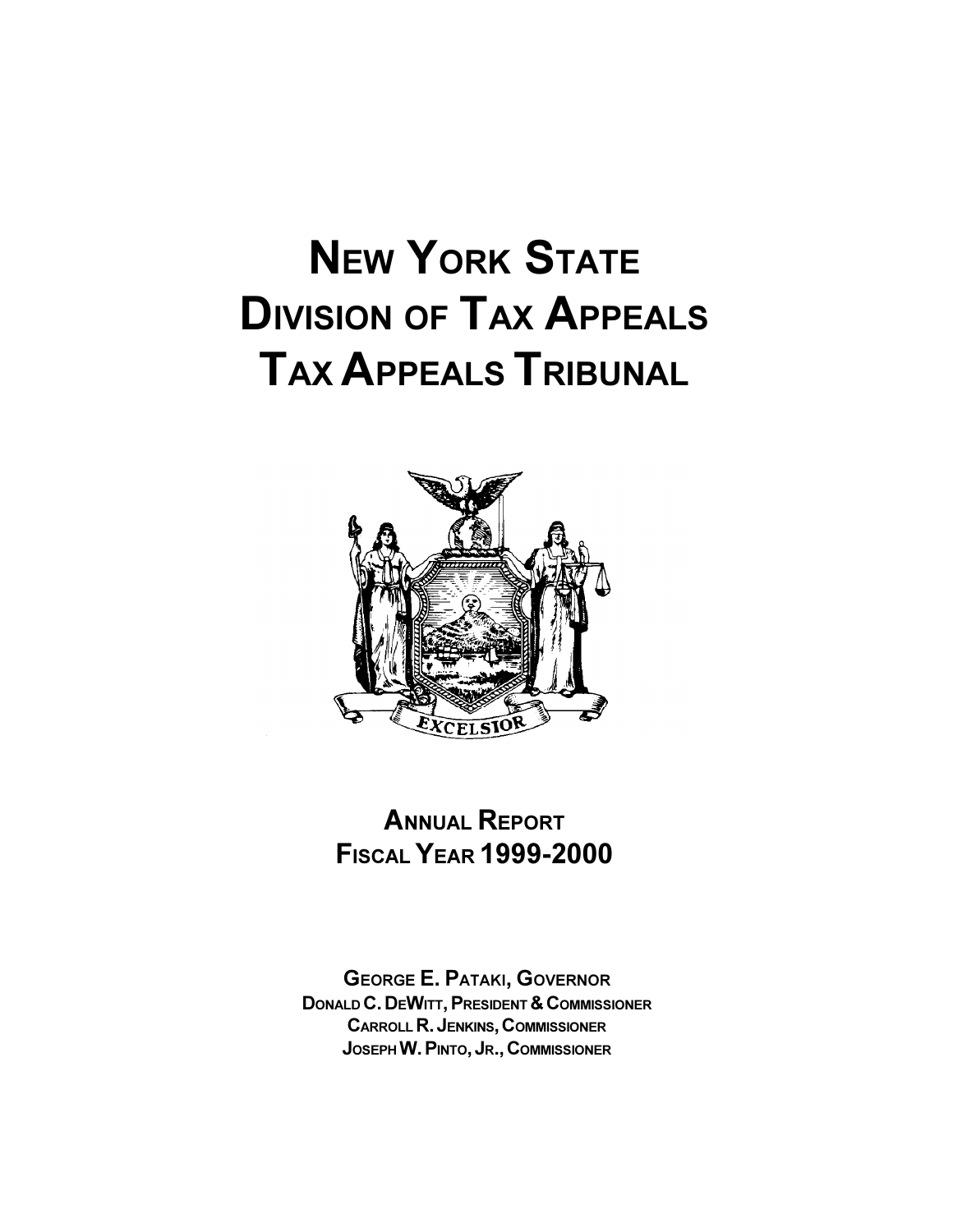# TABLE OF CONTENTS

| $\frac{1}{2}$ TRIBUNAL HISTORY $\frac{1}{2}$                                    |  |
|---------------------------------------------------------------------------------|--|
| PUBLICATION OF TRIBUNAL DECISIONS AND ADMINISTRATIVE LAW JUDGE DETERMINATIONS 3 |  |
|                                                                                 |  |
|                                                                                 |  |
|                                                                                 |  |

# **DIVISION OF TAX APPEALS EMPLOYEE DIRECTORY .............. 15**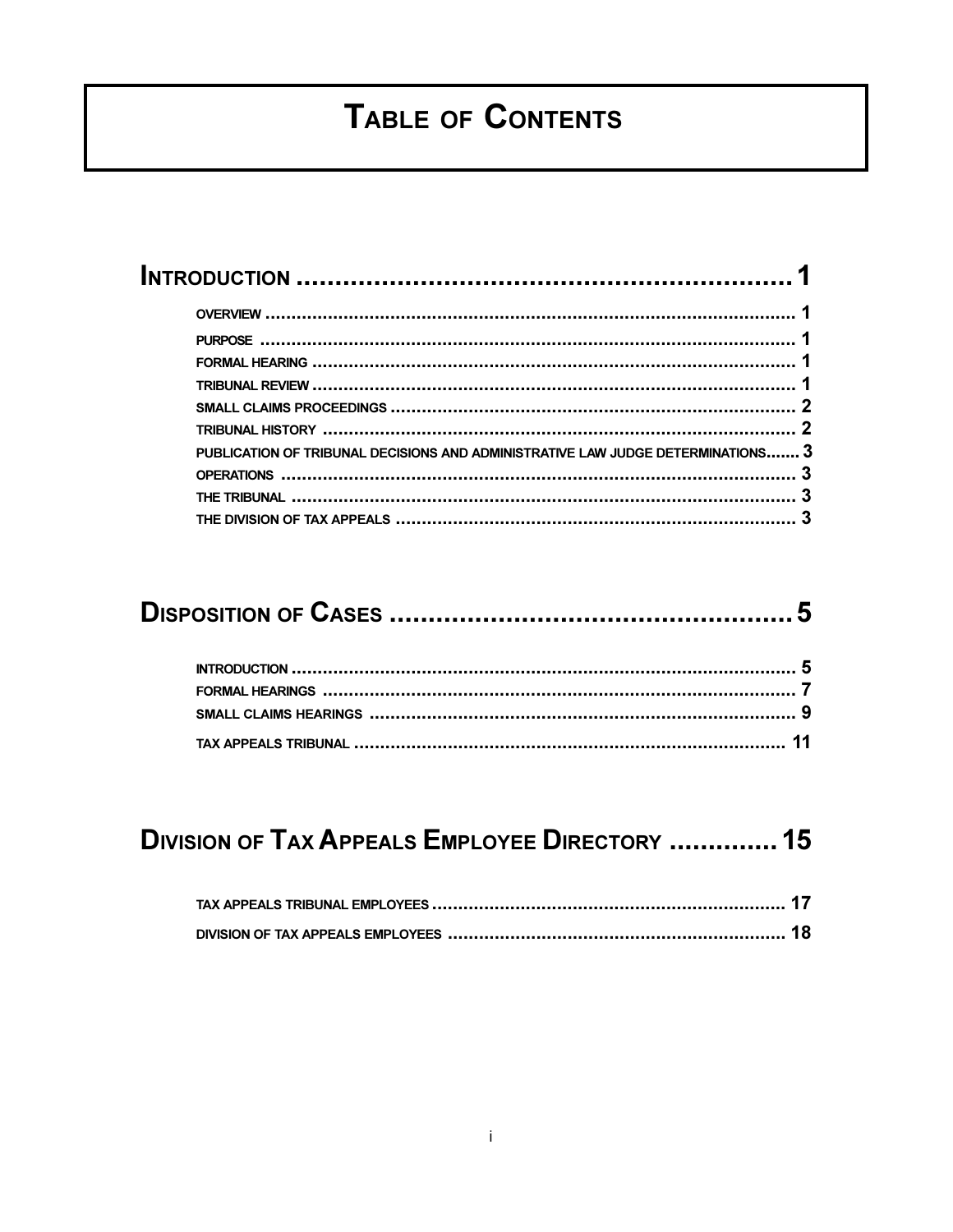# **INTRODUCTION**

This report is prepared pursuant to Tax Law §2006(13) which provides that the Tax Appeals Tribunal shall "collect, compile and prepare for publication statistics and other data with respect to the operations of the division of tax appeals, and . . . submit annually to the governor, the temporary president of the senate and the speaker of the assembly a report on such operations including but not limited to, the number of proceedings initiated, the types of dispositions made and the number of proceedings pending."

#### **OVERVIEW**

The New York State Division of Tax Appeals ("Division") was created by Chapter 282 of the Laws of 1986 as an independent division within the New York State Department of Taxation and Finance (Tax Law §2002) effective September 1, 1987. The Division is headed by the Tax Appeals Tribunal ("Tribunal") which consists of three commissioners appointed by the Governor and confirmed by the State Senate. The commissioners are appointed for nine-year terms. One of these commissioners is designated as the President of the Tribunal by the Governor and is solely responsible for the administration of the Division as a whole.

At least two of the commissioners must be attorneys admitted to practice in New York State for a period of at least ten years and be knowledgeable on the subject of taxation. The third member need not be an attorney but must also be knowledgeable on the subject of taxation (Tax Law § 2004).

At present, the Tribunal consists of Donald C. DeWitt, President and Commissioner, whose term expires on December 31, 2004; Carroll R. Jenkins, Commissioner, whose term expires on December 31, 2001; and Joseph W. Pinto, Jr., Commissioner, whose term expires on December 31, 2007.

#### **PURPOSE**

The Tribunal is charged with the responsibility of "providing the public with a just system of resolving controversies with [the] department of taxation and finance and to ensure that the elements of due process are present with regard to such resolution of controversies" (Tax Law § 2000, emphasis added). This purpose is accomplished by separating the administration of taxes from the adjudication of disputes between taxpayers and the Department of Taxation and Finance. The administration of taxes is solely the responsibility of the Department while the adjudication of disputes falls solely under the province of the Division of Tax Appeals.

#### **FORMAL HEARINGS**

Formal hearings are held before an Administrative Law Judge. The Administrative Law Judge hears the testimony, evaluates the evidence and prepares and issues a written determination within six months after the completion of the hearing or submission of briefs of the parties, whichever is later. The determination of the Administrative Law Judge sets forth the issues in the case, the relevant facts established by the parties and the conclusions of law relevant to the issues. The determination is binding on both parties (i.e., the taxpayer and the Department) unless one or both of the parties request a review of the determination by the Tribunal by filing an exception with the Secretary to the Tribunal within 30 days of notification of the determination of the Administrative Law Judge.

#### **TRIBUNAL REVIEW**

After reviewing the record of the hearing and any arguments, oral or by brief, the Tribunal issues a written decision either affirming, reversing or modifying the determination of the Administrative Law Judge, or remanding the case for additional proceedings before such Administrative Law Judge. Each decision of the Tribunal sets forth the issues in the case, the relevant facts established by the parties in the record at hearing and the Tribunal's opinion which applies applicable law to such facts. Each decision must be rendered within six months from the date of notice to the Tribunal that exception is being taken to the determination of the Administrative Law Judge. This period is extended if oral or written argument is made before the Tribunal (Tax Law §2006[7]).

Decisions rendered by the Tribunal are final and binding on the Department; i.e., there is no right of appeal. Taxpayers who are not satisfied with the decision of the Tribunal have the right to appeal the Tribunal's decision by instituting a proceeding pursuant to Article 78 of the Civil Practice Law and Rules (CPLR) to the Appellate Division, Third Department of the State Supreme Court.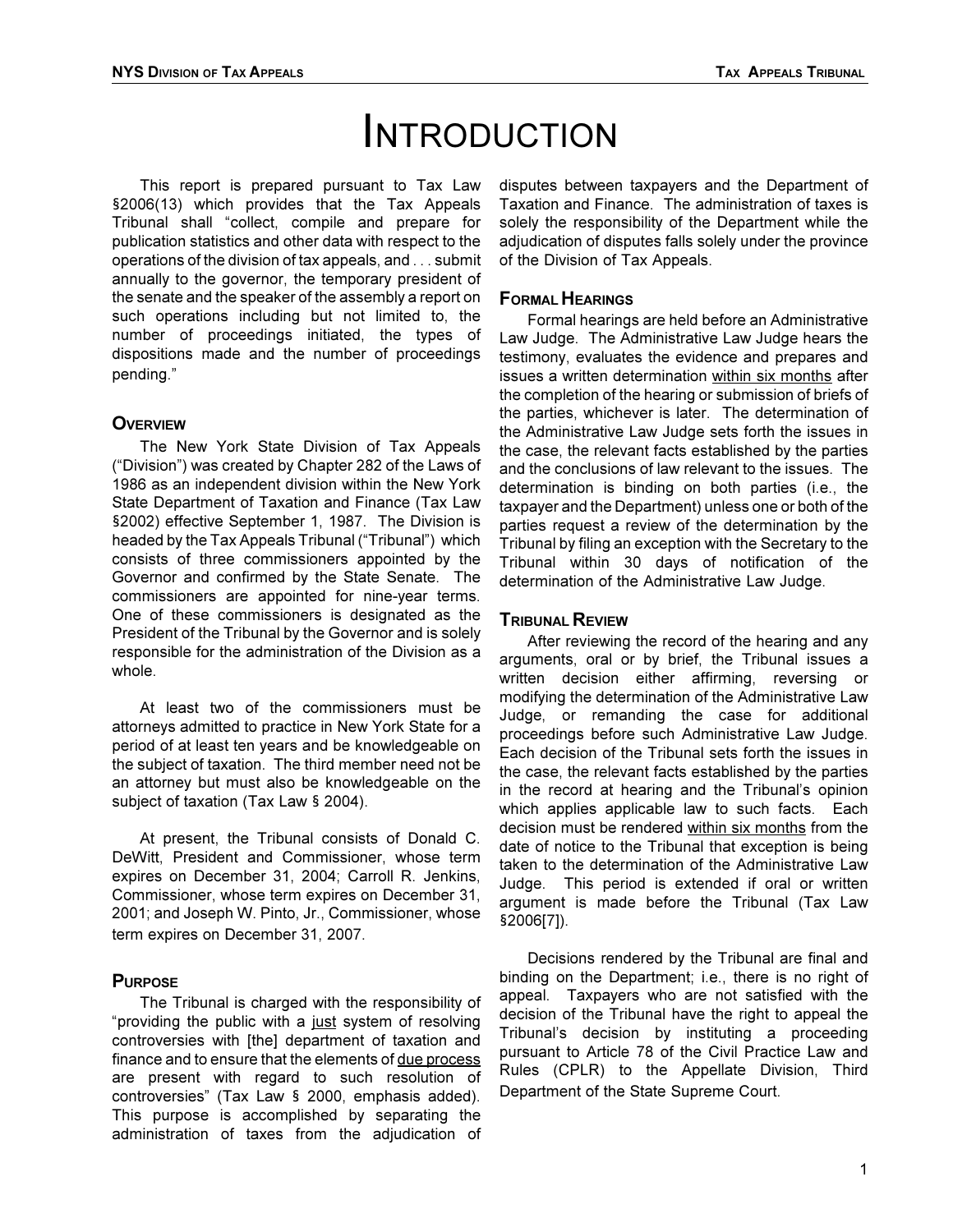#### **SMALL CLAIMS PROCEEDINGS**

As an alternative to a formal hearing, taxpayers have the right to elect a small claims proceeding if the amount in dispute is within certain dollar limits as prescribed by regulations adopted by the Tribunal. Currently, the limits are \$20,000 (not including penalty and interest) for any 12-month period for personal income and corporate franchise tax and \$40,000 for sales and compensating use taxes (20 NYCRR  $3000.13$ ). A small claims hearing is conducted informally by a presiding officer whose determination is final on both parties. However, at any time before the conclusion of the small claims hearing, a taxpayer may discontinue the proceeding and request that a formal hearing be held before an Administrative Law Judge.

#### **TRIBUNAL HISTORY**

The establishment of the Tribunal on September 1, 1987 separated the administration of taxes from the adjudication of disputes between taxpayers and the Department of Taxation and Finance. Under prior law, disputes between taxpayers and the Department were resolved by a three-member State Tax Commission, the President of which was also the Commissioner of the Department. Since the Department was always one of the parties before the Commission, critics of the system noted that there was, at the least, a perception of bias.

In addition, the regulations which were at issue in many of the cases were promulgated by the Commission itself. Again, the criticism was that the body which had adopted the regulations at issue could not fairly and objectively review their validity or application in an adjudicatory proceeding.

Finally, under the former system the hearing function was performed by a hearing officer who heard the case and recommended a decision to the Tax Commission which then rendered the decision. Critics argued that the person who had the opportunity to weigh the evidence and evaluate the credibility of the witnesses at the hearing should be the person to make the decision.

Under the current system, the Commissioner of the Department is not a member of the Tribunal, and the members of the Tribunal and the Division of Tax Appeals are fully independent from the Department. The Tribunal has the authority to adopt rules and regulations relating only to the exercise of its duties, including rules of practice and procedure, and the duties of the Administrative Law Judge to hear and determine the cases before them.

The first Administrative Law Judge determinations were issued in the fall of 1987. The first determination of a Presiding Officer in a small claims case was issued in January of 1988. The first decision of the Tribunal was issued in February of 1988.

In April of 1989, the Tribunal moved its headquarters from the Tax Department building (#9) at the State Office Building Campus in Albany to the Riverfront Professional Tower, 500 Federal Street, Troy, New York. This physical separation of the Tribunal from the Department of Taxation and Finance was the necessary final step in the separation of the administration of taxes from the adjudication of tax controversies between taxpayers and the Department.

On July 1, 1993, the Division closed its New York City office and centralized its operations in Troy, New York as a result of budgetary constraints. The Division continued to conduct small claims proceedings at various locations throughout the state including sites in the cities of Buffalo, Rochester, Syracuse, Binghamton, Troy, New York City; and in the counties of Westchester, Nassau and Suffolk.

Beginning in January 1997, the Division implemented a pilot program and started holding hearings in New York City. The Tribunal utilized office space at the New York State Housing Finance Agency in Manhattan as part of a cooperative arrangement. This program was approved by Governor Pataki to ensure that taxpayers had greater access to administrative tax proceedings. Since that time, Administrative Law Judge hearings are now conducted in New York City, Buffalo, Hauppauge, Hempstead, Rochester and Troy. Oral argument proceedings before the Tribunal are held in New York City, Buffalo and Troy.

The Division accomplished many of its technology objectives in fiscal year 1999 - 2000. The agency provided all Division employees with E-mail and scheduling services, resource sharing capabilities and data backup and protection. The Division also established Internet access for strategic users and added to the office environment specialty computerbased services such as color printing, OCR conversion and scanning. The agency continues to allocate significant resources to staff training to ensure that personnel are instructed in the latest software and hardware applications.

The Division continues to maintain its own website (www.nysdta.org) which makes the Division more accessible to taxpayers and to the Department of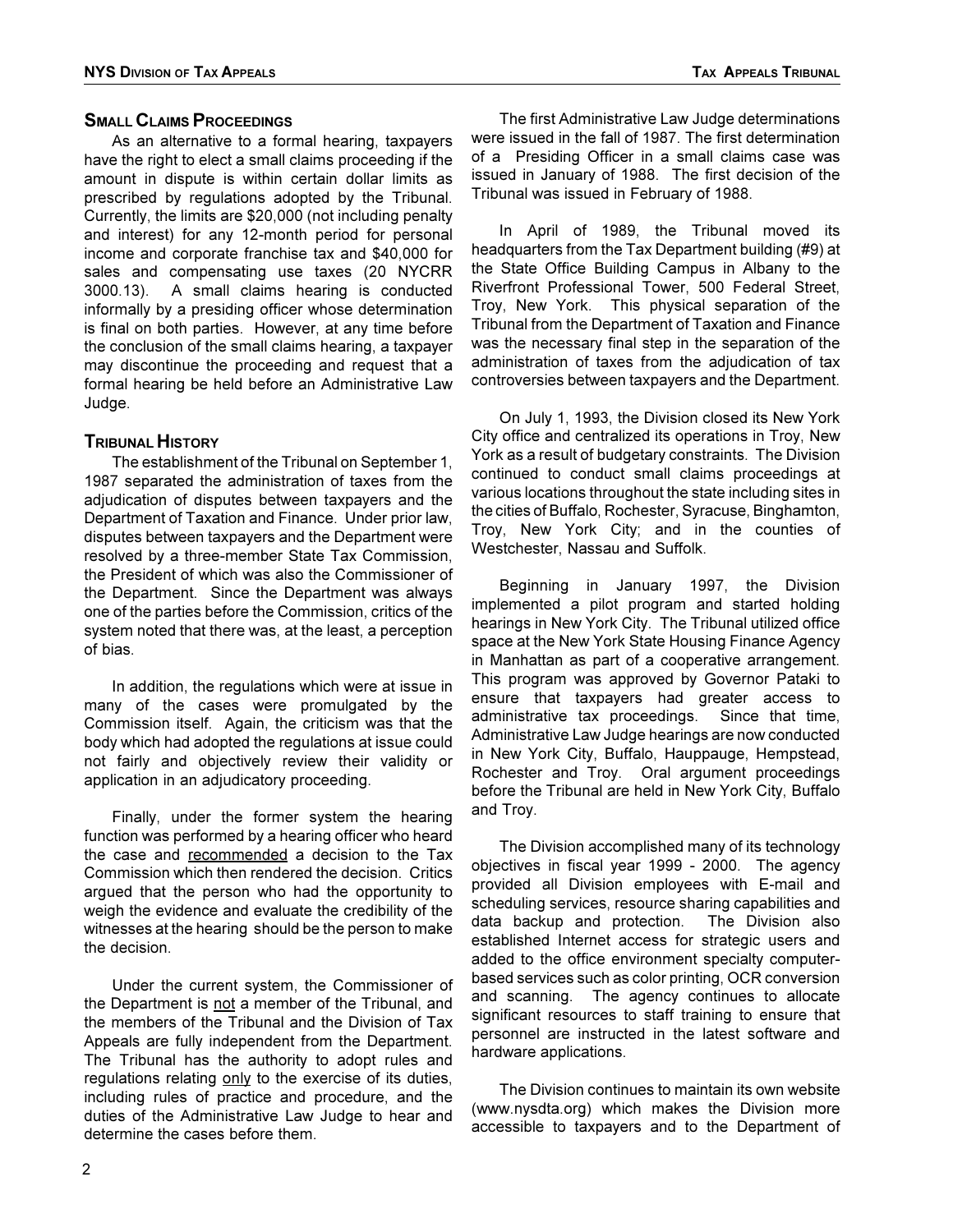Taxation and Finance. The website features our decisions, determinations and other important information. Forms can be easily downloaded and links to other sites of interest are provided.

#### PUBLICATION OF TRIBUNAL DECISIONS **AND ADMINISTRATIVE LAW JUDGE DETERMINATIONS**

The law requires the Tribunal to publish and make available to the public all determinations rendered by Administrative Law Judges and all decisions rendered by the Tribunal. The Tribunal may charge a reasonable fee for a copy of such determinations or decisions.

The Tribunal provides copies of individual decisions and determinations upon request. In addition, decisions and determinations are available on our website at www.nvsdta.org. All Tribunal decisions and determinations of Administrative Law Judges are carried on Westlaw and Lexis and are commercially published by William S. Hein Company, Buffalo, New York. Also, Commerce Clearing House publishes selected determinations and decisions. The Tribunal provides a monthly docket, also published by the Hein Company, which indicates Administrative Law Judge determinations and Tribunal decisions issued for the month, as well as exceptions to Administrative Law Judge determinations and Article 78 proceedings instituted by taxpayers to review Tribunal decisions. In addition, the Department of Taxation and Finance also publishes all Tribunal decisions and selected Administrative Law Judge determinations. All above-referenced materials are available on the agency's website at www.nysdta.org.

#### **OPFRATIONS**

#### **THE TRIBUNAL**

The Secretary to the Tribunal assists the President in administering the judicial function and certain nonjudicial functions of the Division. In this regard, the Secretary has direct supervisory authority over the Chief Administrative Law Judge as well as over the Division's technology staff.

The Counsel to the Tribunal assists the Tribunal in the preparation of decisions on cases before it as well as preparing the Division's regulatory and legislative proposals, and advising the Tribunal on legal issues as they arise.

The Administrative Officer assists the President in administering the budgetary and human services needs of the Division.

#### THE DIVISION OF TAX APPEALS

The Chief Administrative Law Judge is responsible for the day-to-day administration of both the formal hearings before Administrative Law Judges and the small claims hearings before Presiding Officers. The hearing staff of the Division is comprised of the Assistant Chief Administrative Law Judge, ten Administrative Law Judges and three Presiding Officers. All of these positions, including the Chief Administrative Law Judge position, are in the competitive class of the Civil Service.

The remaining principal staff operations in the Division are the Petition Intake and Review, Calendaring, Computer Support and Computer Operations units.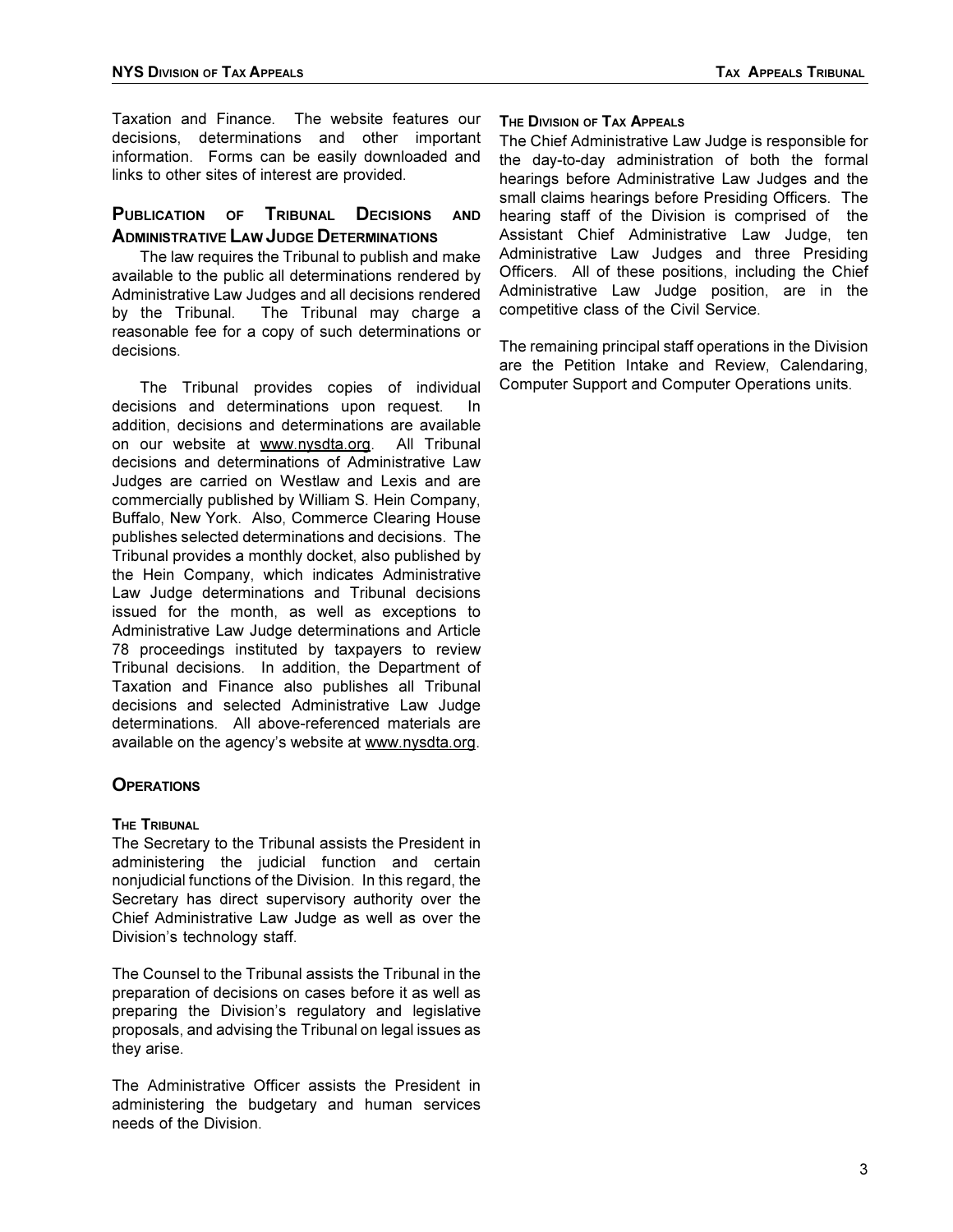# **DISPOSITION OF CASES**

#### **INTRODUCTION**

The system over which the Tribunal presides is clearly adversarial in nature involving, in 89% of the cases, the assertion by the Department that the taxpayer owes additional taxes. The remaining cases involve situations where taxpayers claim refunds of taxes paid (11%) and controversies over licenses which the Department administers.

The taxpayer protests any written notice of the Department of Taxation which has advised the taxpayer of a tax deficiency, a determination of tax due, a denial of a refund or credit application, a denial, cancellation, revocation or suspension of a license, permit or registration or any other notice which gives a person the right to a hearing in the Division of Tax Appeals (Tax Law §2008) by filing a petition for a hearing with the Division. Unless protested by the taxpayer affected by such action, the action asserted by the Department will stand.

The guarantee of "justness" and "due process" in the system is rooted, simply, in the opportunity for each taxpayer to timely and adequately pursue their case and, conversely, the opportunity for the Department, on behalf of the people of the State, to timely and adequately pursue the State's interest in the controversy. The Tribunal's procedural regulations are geared to this purpose and provide the needed flexibility to account for the variables in each case. However, once the parties have presented their cases, the statute requires that the determination of the Administrative Law Judge or the decision of the Tribunal be rendered within six months.

The following tables and charts show the inventory of cases before the Tribunal/Division of Tax Appeals and the disposition of cases by Administrative Law Judges, Presiding Officers and the Tribunal itself for state fiscal year 1999-2000.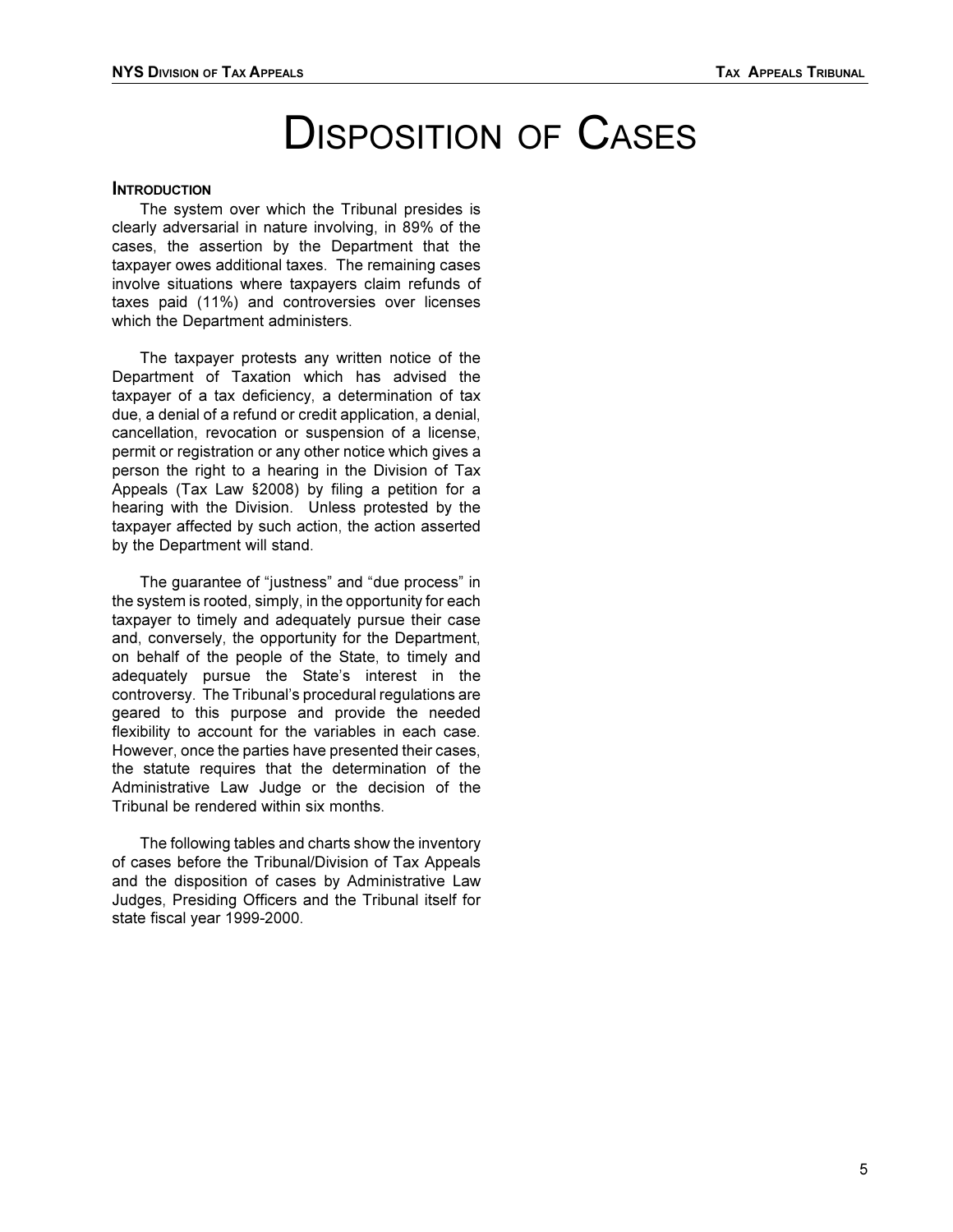### **FORMAL HEARINGS**

| 1999 - 2000 INVENTORY (NET CASES): |                                                                                                                                                                                   |                                        |     |
|------------------------------------|-----------------------------------------------------------------------------------------------------------------------------------------------------------------------------------|----------------------------------------|-----|
| А.                                 | Beginning Inventory:                                                                                                                                                              |                                        | 300 |
|                                    | Add:<br>Cases Received<br>Default Vacated                                                                                                                                         | 484<br>1                               |     |
|                                    | Subtotal                                                                                                                                                                          | 485                                    |     |
| B.                                 | Total Cases for Hearing:                                                                                                                                                          |                                        | 785 |
|                                    | Deduct:<br><b>Petitions Withdrawn</b><br><b>Closing Orders Issued</b><br>Defaults<br><b>Determinations Issued</b><br><b>Petitions Dismissed</b><br>Referred to BCMS<br>Bankruptcy | 34<br>254<br>14<br>79<br>18<br>59<br>1 |     |
|                                    | Subtotal                                                                                                                                                                          | 459                                    |     |
| C.                                 | Ending Inventory:                                                                                                                                                                 |                                        |     |
|                                    |                                                                                                                                                                                   |                                        |     |

**ANALYSIS OF CASE SCHEDULING:** 

During fiscal year 1999-2000, 309 cases were scheduled for formal hearing before Administrative Law Judges . Of that total:

- 36 cases (11.6%) were adjourned before hearing.
- 165 cases (53.4%) were settled by the parties before scheduled hearing date.
- 50 cases (16.2%) were held and completed on the scheduled date.
- 16 cases (5.2%) were held but continued for completion on a subsequent date.
- 20 cases (6.5%) were submitted on the papers without a hearing.
- 15 cases (4.8%) were defaulted due to failure of one of the parties to appear at the hearing.
- 7 cases (2.3%) resulted in other dispositions including referrals to BCMS and bankruptcies.



OF THE 309 CASES SCHEDULED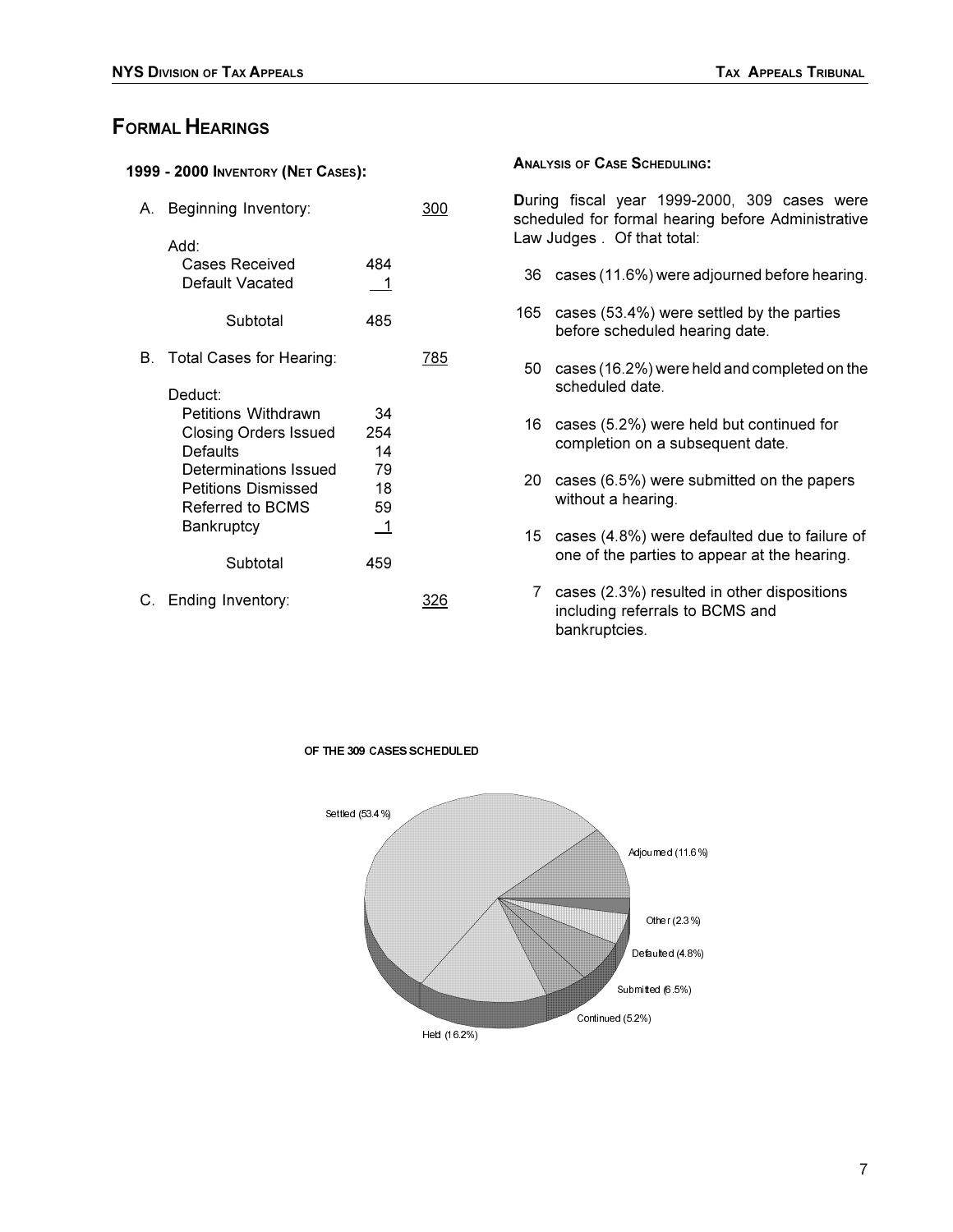#### **ANALYSIS OF DETERMINATIONS:**

A. Case Disposition:

During the state fiscal year 1999-2000, the Administrative Law Judges issued 79 determinations. Of that total:

- 57 determinations (72.1%) sustained the deficiency or other action asserted by the Department.
- 9 determinations (11.4%) cancelled the deficiency or other action asserted by the Department.
- 13 determinations (16.5%) modified the deficiency or other action asserted by the Department, e.g., tax reduced, penalty waived or audit period reduced.

B. Average Elapsed Time The average elapsed time between the later of the hearing date or the last brief date and the issuance of the determination was:

Mean: 4.47 months Median: 5.00 months

C. Breakdown of Determinations by Tax

| <u>Тах</u>                                  | Number Percent     |                                |
|---------------------------------------------|--------------------|--------------------------------|
| Sales<br>Income<br>Corp. Franchise<br>Gains | 33<br>37<br>4<br>2 | 40.3%<br>45.1%<br>4.9%<br>2.4% |
| Miscellaneous                               | 6                  | 7.3%                           |
| Total                                       |                    | 100%                           |

\*Note: Some cases involve more than one.



#### OF THE 79 DE TERMINATIONS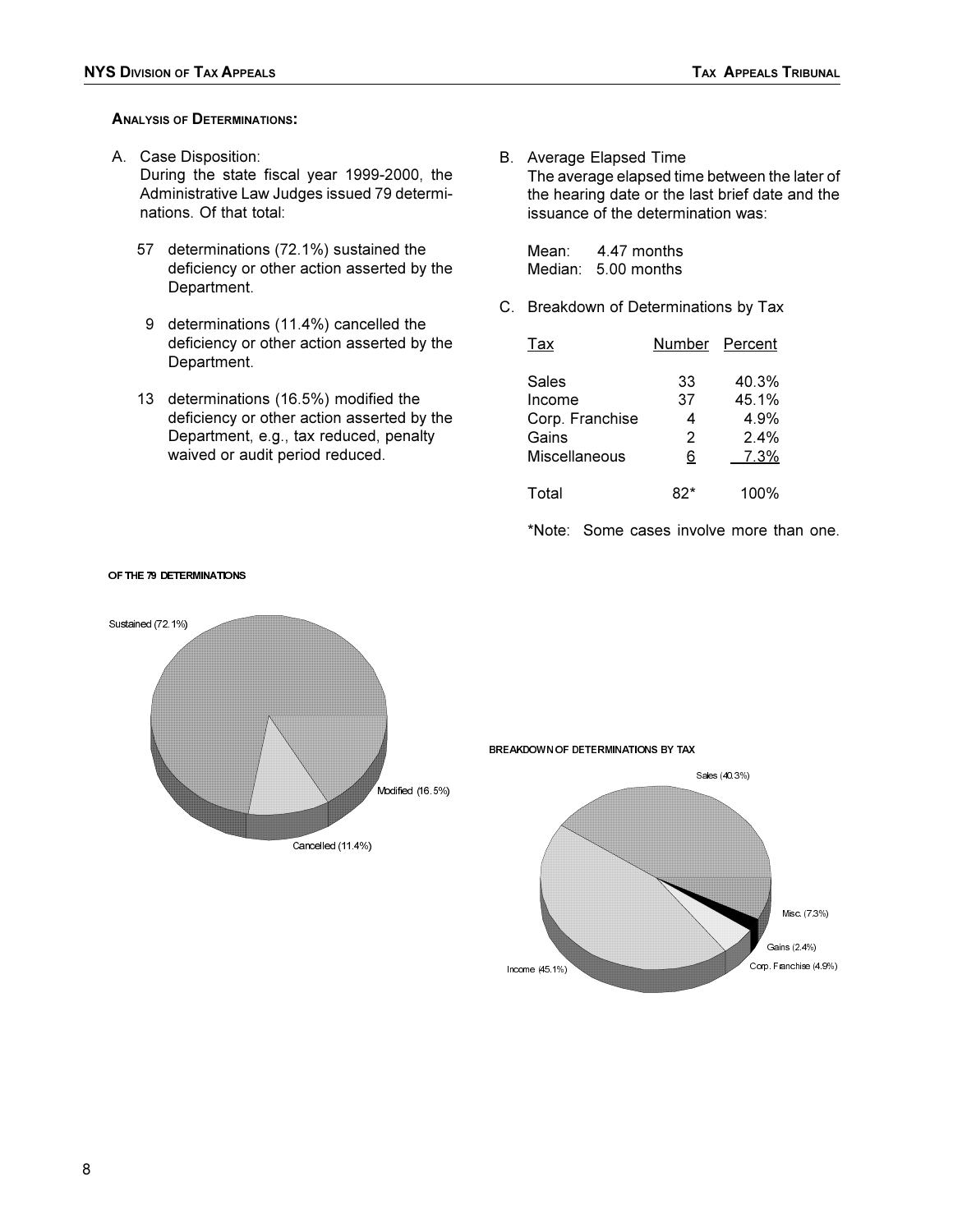#### tax. **SMALL CLAIMS HEARINGS**

#### 1999-2000 INVENTORY (NET CASES):

| А. | Beginning Inventory:                                                                                       |                       |     |
|----|------------------------------------------------------------------------------------------------------------|-----------------------|-----|
|    | Add:<br>Cases Received<br>Default Vacated                                                                  | 129<br>1              |     |
|    | Subtotal                                                                                                   | 130                   |     |
| В. | Total Cases for Hearing:                                                                                   |                       | 253 |
|    | Deduct:<br><b>Petitions Withdrawn</b><br><b>Closing Orders Issued</b><br>Defaults<br>Determinations Issued | 11<br>30<br>11<br>-55 |     |
|    | Subtotal                                                                                                   | 107                   |     |
|    | C. Ending Inventory:                                                                                       |                       |     |

#### **ANALYSIS OF CASE SCHEDULING:**

During fiscal year 1999-2000, 146 cases were scheduled for small claims hearings before Presiding Officers. Of that total:

- 37 cases (25.3%) were adjourned before hearing.
- 34 cases (23.3%) were settled by the parties before hearing.
- 60 cases (41.1%) were held and completed on the scheduled date.
- 1 case (.7%) were held but continued for completion on another date.
- 2 cases (1.4%) were submitted on the papers without a hearing.
- 12 cases (8.2%) were defaulted due to failure of one of the parties to appear at the hearing.

### OF THE 146 CASES SCHEDULED

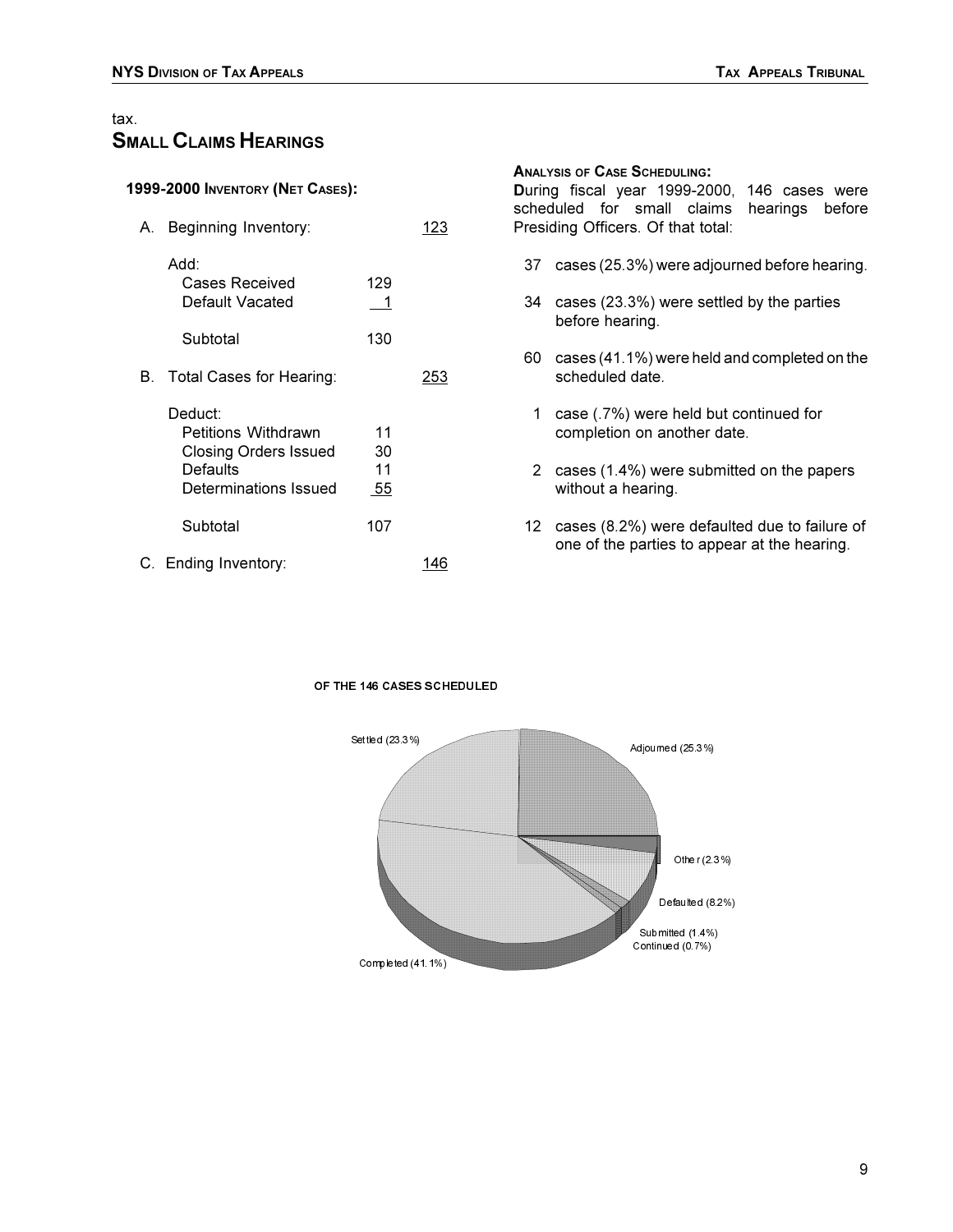#### **ANALYSIS OF DETERMINATIONS:**

A. Case Disposition:

During the state fiscal year 1999-2000, the Presiding Officers issued 55 small claims determinations. Of that total:

- 27 determinations (49.1%) sustained the deficiency or other action asserted by the Department.
- 10 determinations (18.2%) cancelled the deficiency or other action asserted by the Department.
- 18 determinations (32.7%) modified the deficiency or other action asserted by the Department, e.g., tax reduced, penalty waived oraudit period reduced.

B. Average Elapsed Time The average elapsed time between the later of

the hearing date or the last brief date and the issuance of the determination was:

Mean: 2.73 months Median: 3.00 months

C. Breakdown of Small Claims Determinations by Tax:

| Tax                    | Number Percent |            |
|------------------------|----------------|------------|
| Sales<br>Income        | 13<br>38       | 23%<br>68% |
| Miscellaneous<br>Total | 5              | 9%<br>100% |
|                        |                |            |

\*Note: Some cases involve more than one.



BREAKDOWN OF SMALL CLAIMS DETERMINATIONS BY TAX

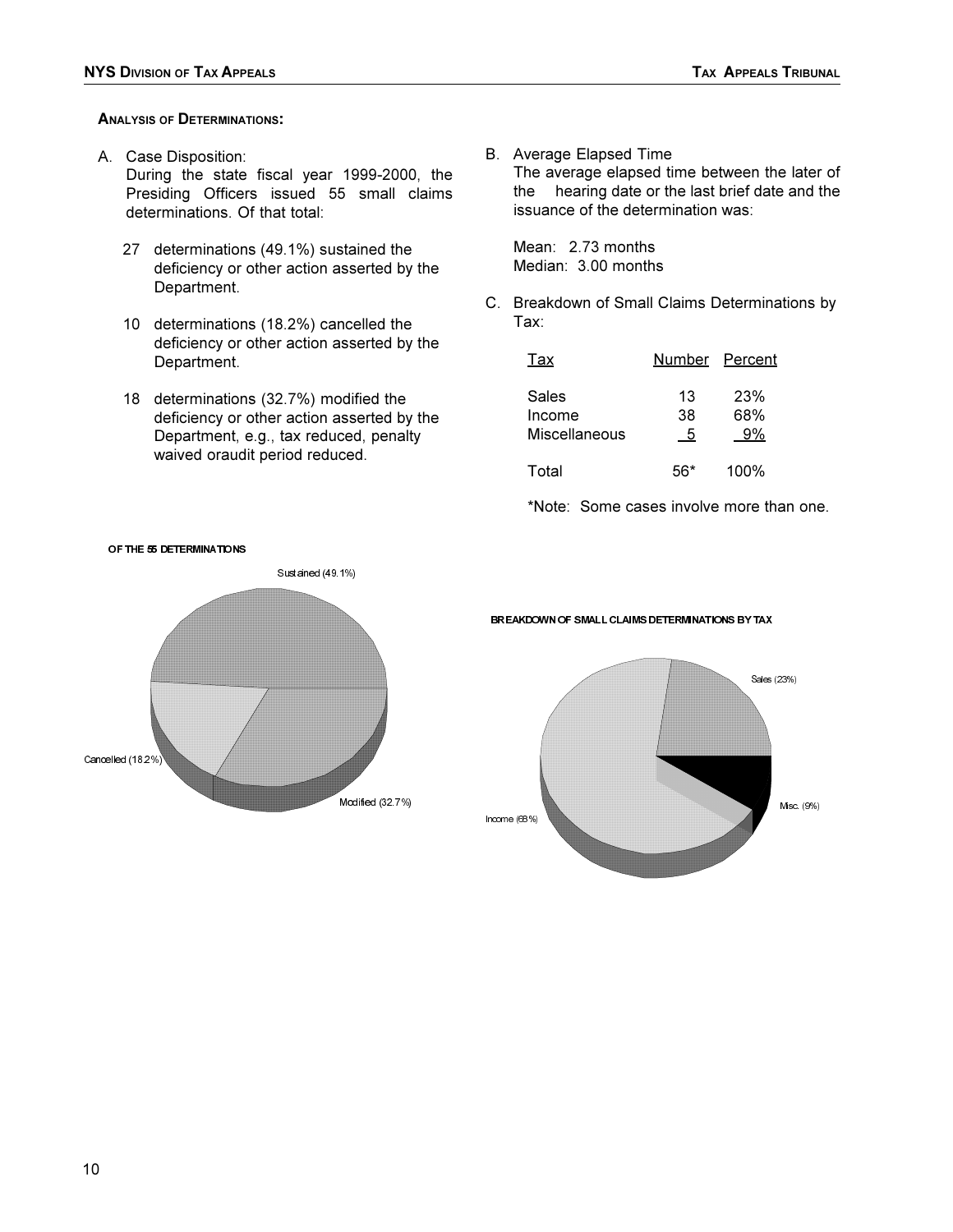### TAX APPEALS TRIBUNAL

1999-2000 INVENTORY (NET CASES):

| А. | Beginning Inventory:                                                     |                           |    |
|----|--------------------------------------------------------------------------|---------------------------|----|
|    | :Add<br>Cases Received                                                   | 47                        |    |
|    | B. Total Cases for Hearing:                                              |                           | 97 |
|    | Deduct:<br>Decisions issued<br>Settled by Office of Counsel<br>Withdrawn | 59<br>4<br>$\overline{2}$ |    |
|    | Subtotal                                                                 | 65                        |    |
|    | C. Ending Inventory:                                                     |                           |    |

TAX APPEALS TRIBUNAL

| <b>ANALYSIS OF DECISIONS:</b><br>A. Case Disposition:<br>During fiscal year 1999-2000, the Tax Appeals<br>Tribunal issued 59 decisions. Of that total: |                                                                                                                                                          |  |  |  |
|--------------------------------------------------------------------------------------------------------------------------------------------------------|----------------------------------------------------------------------------------------------------------------------------------------------------------|--|--|--|
| 41                                                                                                                                                     | decisions (69.4%) sustained the deficiency<br>or other action asserted by the Department.                                                                |  |  |  |
|                                                                                                                                                        | 7 decisions (11.9%) cancelled the deficiency<br>or other action asserted by the Department.                                                              |  |  |  |
| 6.                                                                                                                                                     | decisions (10.2%) modified the deficiency or<br>other action asserted by the Department,<br>e.g., tax reduced, penalty waived or audit<br>periodreduced. |  |  |  |

4 decisions (6.8) dismissed the exception.

1 decision (1.7%) was remanded for further action.

OF THE 59 DECISIONS

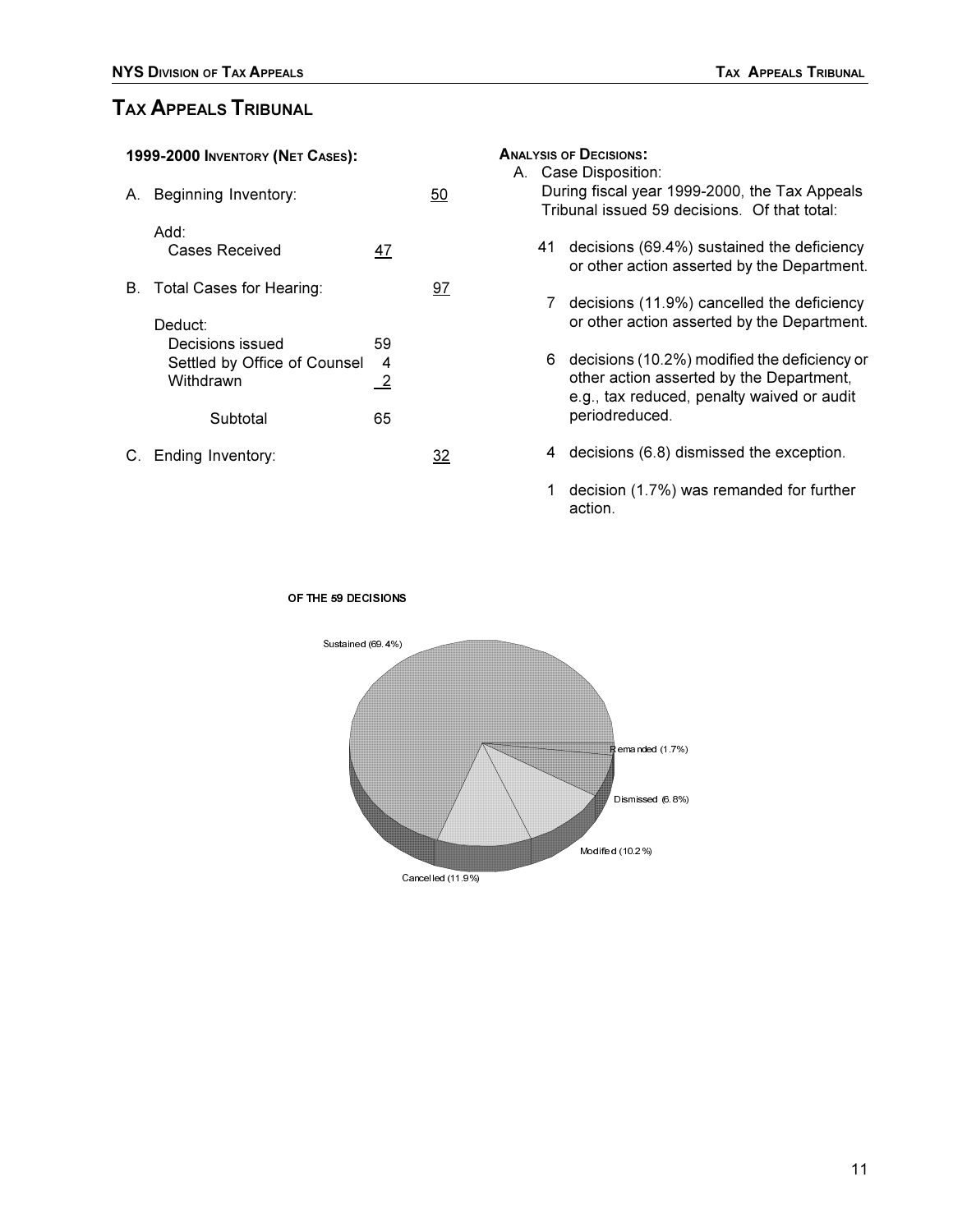B. Average Elapsed Time:

The average elapsed time between the later of the oral argument date or the last brief date and the issuance of the decision was:

Mean: 5.28 months Median: 5.71 months

C. Breakdown of Tribunal Decisions by Tax:

| Tax                    | Number Percent |      |
|------------------------|----------------|------|
| Sales                  | 15.5           | 26.3 |
| Income                 | 27.5           | 46.6 |
| Corp. Franchise        | 5.0            | 8.5  |
| Gains                  | 7.0            | 11.9 |
| Petroleum Business 2.5 |                | 4.2  |
| Motor Fuel             | 0.5            | .8   |
| Alco. Beverage         | 1.0            | 1.7  |
| Total                  |                | 100% |

\*Note: Some cases involve more than one.

#### BREAKDOWN OF TRIBUNAL DECISIONS BY TAX

- D. Tribunal Disposition of ALJ Determinations: During the state fiscal year 1999-2000, the Tribunal issued 59 decisions reviewing determinations of Administrative Law Judges. Of that total:
	- 51 decisions (86.4%) affirmed the determination of the Administrative Law Judge.
	- 2 decisions (3.4%) reversed the determination of the Administrative Law Judge.
	- 1 decision (1.7%) modified the determination of the Administrative Law Judge.
	- 1 decision (1.7%) was remanded for further proceedings.
	- 4 (6.8%) exceptions to the determination of the Administrative Law Judge were dismissed on the Tax Appeals Tribunal own motion as a result of the exception not timely filed.

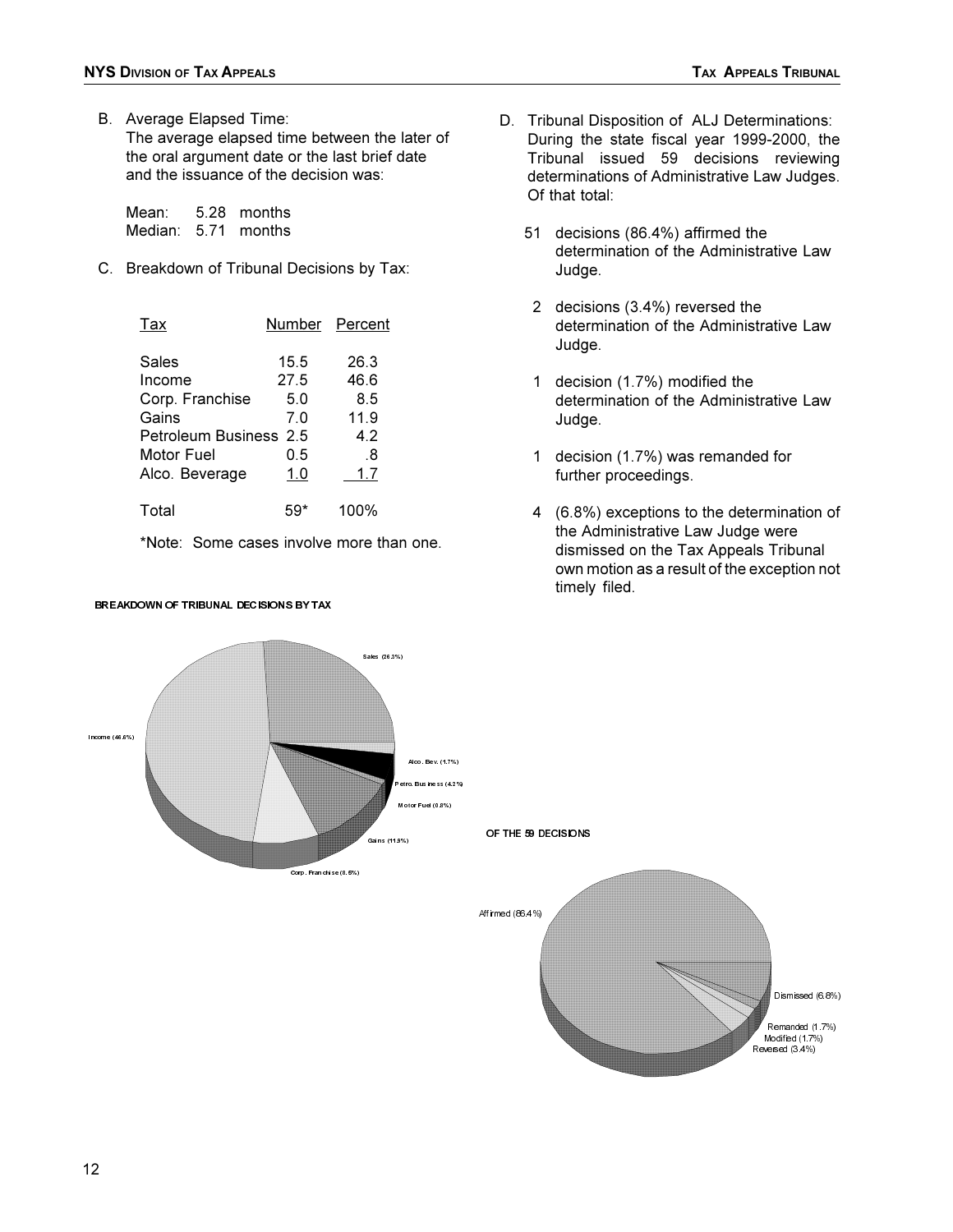- E. Tribunal Disposition of Petitioner Exceptions: During fiscal year 1999-2000, the Tribunal rendered 57 decisions with respect to exceptions filed by Petitioners. Of that total:
	- 2 decisions (3.5%) granted Petitioner's exception.
	- 45 decisions (78.9%) denied Petitioner's exception.
	- 3 decisions (5.3%) granted Petitioner's exception in part.
	- 7 decisions (12.3%) dismissed Petitioner's exception.
- F. Tribunal Disposition of Department Exceptions: During fiscal year 1999-2000, the Tribunal rendered 2 decisions with respect to exceptions filed by the Department. Of that total:
	- 2 decisions (100%) denied the Department's exception.
- G. Tribunal Disposition of Oral Argument Requests: During fiscal year 1999-2000, the Tribunal received 27 requests for oral argument and granted it in 22 cases (81.5%).

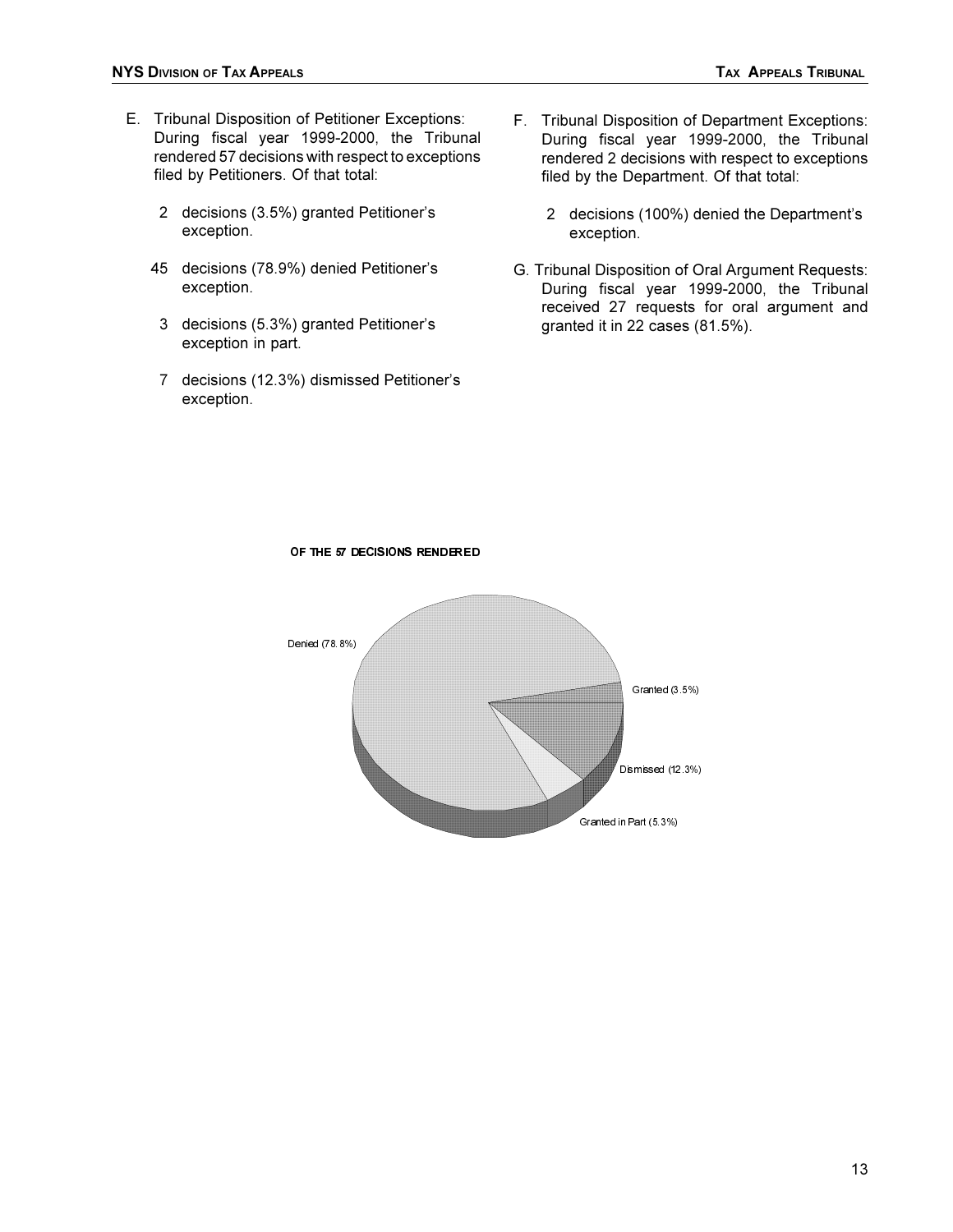# **EMPLOYEE DIRECTORY**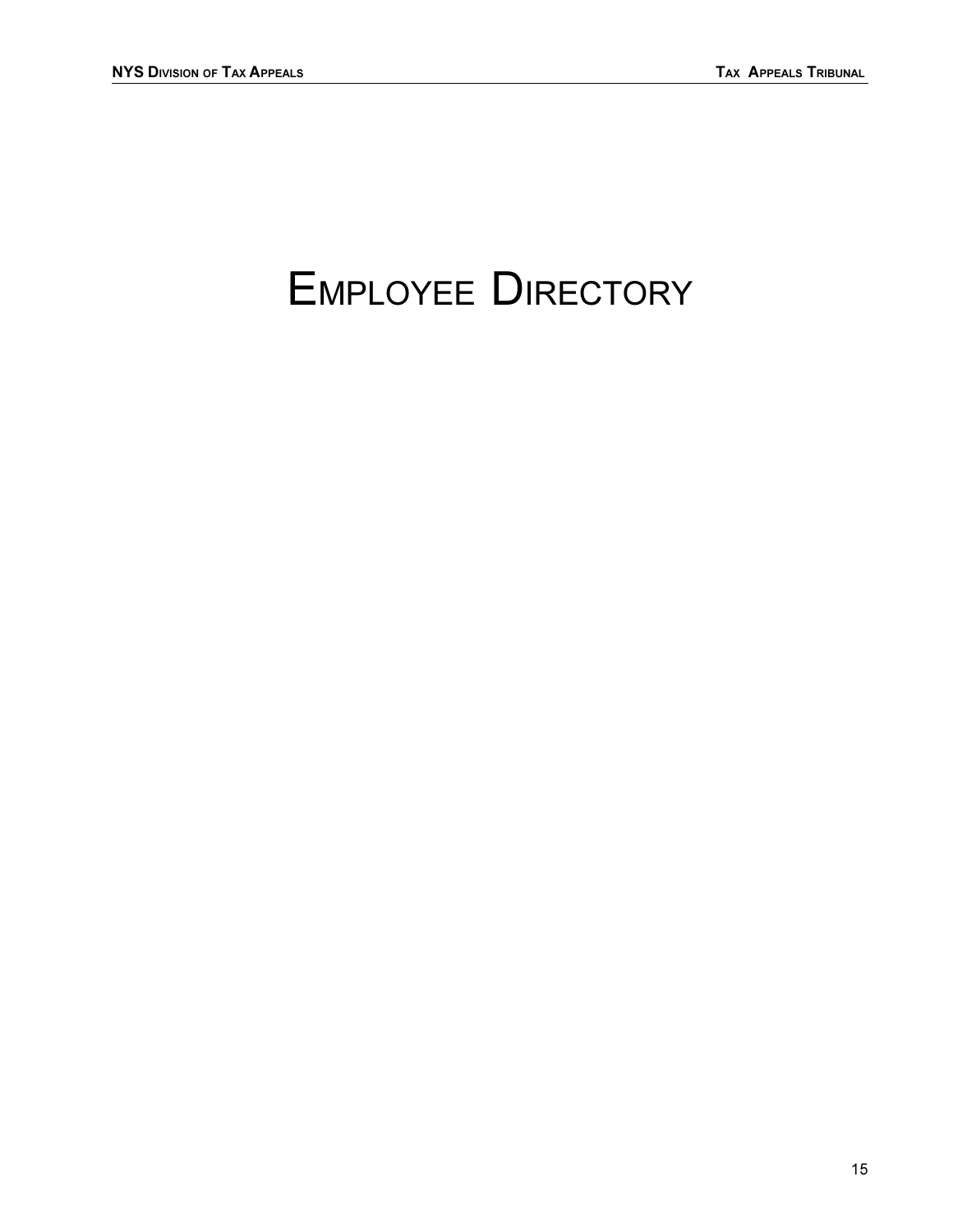# **NEW YORK STATE DIVISION OF TAX APPEALS** AND TAX APPEALS TRIBUNAL

RIVERFRONT PROFESSIONAL TOWER, 500 FEDERAL STREET, TROY, NEW YORK 12180-2893 PHONE (518) 266-3000 FAX (518) 272-5178 OR (518) 271-0886 E-MAIL NYSDOTA@NYSNET.NET

## **EMPLOYEE DIRECTORY**

### **TAX APPEALS TRIBUNAL**

**DONALD C. DEWITT, PRESIDENT AND COMMISSIONER** TINA KANE, SECRETARY TO THE PRESIDENT (518) 266-3050

> **CARROLL R. JENKINS, COMMISSIONER** JOSEPH W. PINTO, JR., COMMISSIONER (518) 266-3051

ROBERT P. RIVERS, SECRETARY TO THE TRIBUNAL **BARBARA A. VOLLAND, ADMINISTRATIVE AIDE** (518) 266-3036

**DONNA M. GARDINER, COUNSEL TO THE TRIBUNAL** LINDA L. MATICE, LEGAL ASSISTANT 2 (518) 266-3052

NICHOLAS D. FORTE, JR., ADMINISTRATIVE OFFICER **JACALYN A. DAURIO, SECRETARY I** LYNNE M. WASHBURN, CLERK II (518) 266-3062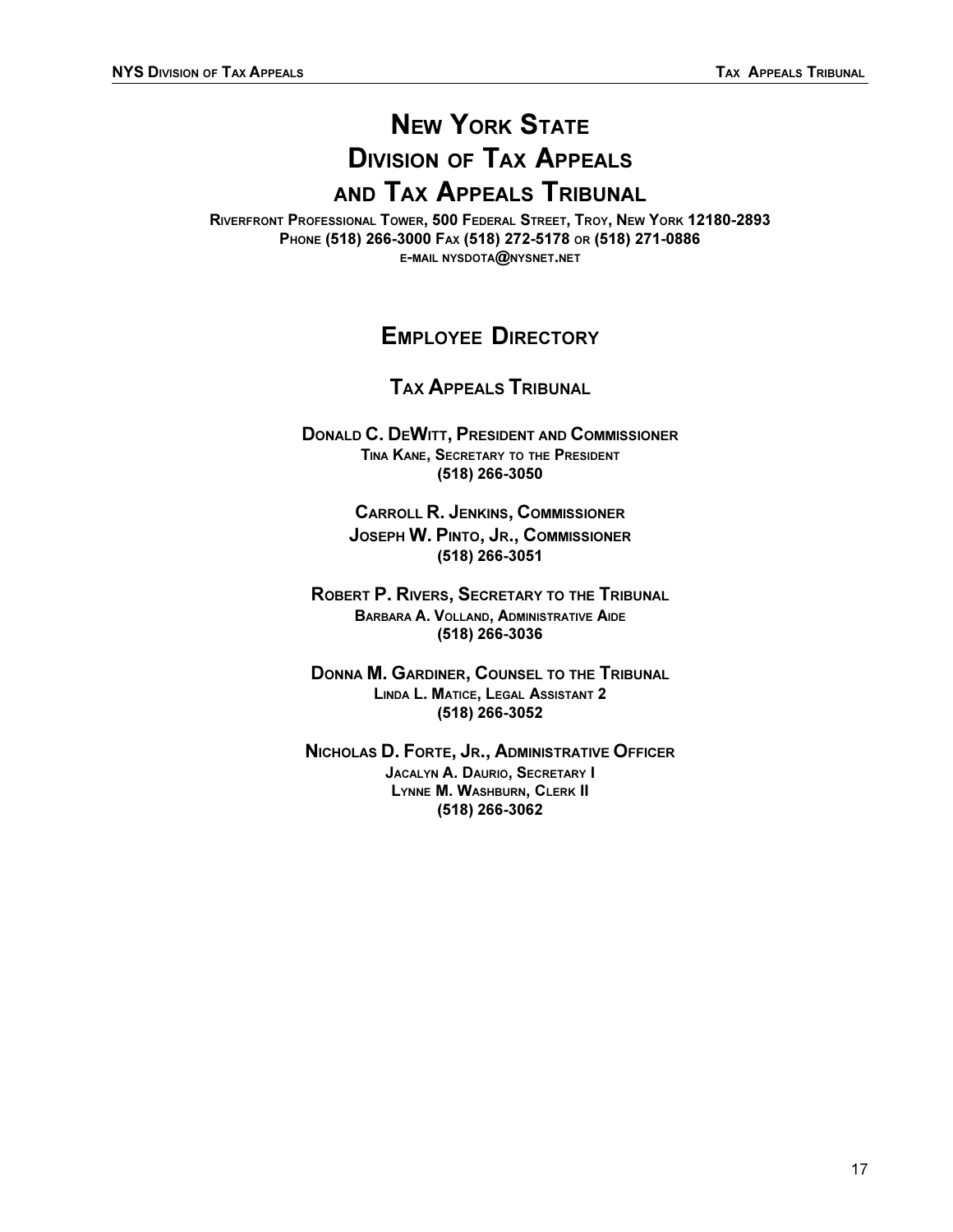## **EMPLOYEE DIRECTORY**

#### **DIVISION OF TAX APPEALS**

ANDREW F. MARCHESE, CHIEF ADMINISTRATIVE LAW JUDGE **DANIEL J. RANALLI, ASSISTANT CHIEF ADMINISTRATIVE LAW JUDGE** PATTI REEDY, SECRETARY I (518) 266-3000

> **ADMINISTRATIVE LAW JUDGES TIMOTHY J. ALSTON FRANK W. BARRIE CATHERINE M. BENNETT ARTHUR S. BRAY JEAN CORIGLIANO BRIAN L. FRIEDMAN DENNIS M. GALLIHER WINFRED M. MALONEY GARY R. PALMER** THOMAS C. SACCA (518) 266-3000

> > **PRESIDING OFFICERS ALLEN CAPLOWAITH JAMES HOEFER ARTHUR JOHNSON** (518) 266-3000

#### **PETITION INTAKE & REVIEW**

**FRANK LANDERS, DIRECTOR MAUREEN A. URQUHART, CLERK II KAREN OVEROCKER, CLERK II JESSICA R. AKIN, STUDENT INTERN LAUREN K. FORTE, STUDENT INTERN** (518) 266-3000

#### **CALENDAR SECTION**

**JANET M. DANAHY, ADMINISTRATIVE ASSISTANT DANIELLE R. BARTELS, CLERK II** (518) 266-3000